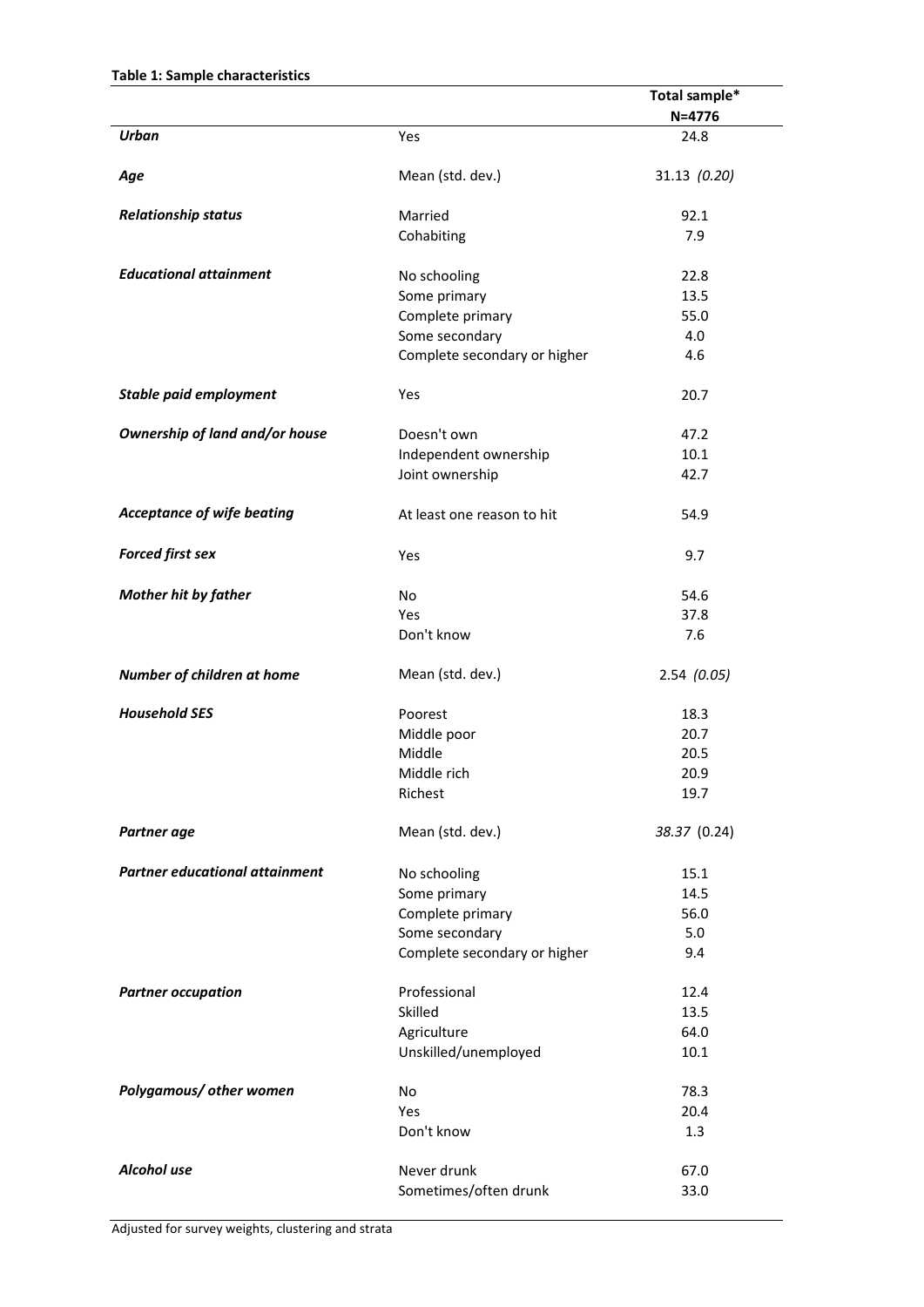## **Table 2: Community-level characteristics**

|                                                          | %/ Mean | Std. Dev | Min  | Max   |
|----------------------------------------------------------|---------|----------|------|-------|
| Prevalence of IPV in cluster                             | 31.2    | 22.2     | 0.0  | 91.7  |
|                                                          |         |          |      |       |
| Percent in cluster within poorest quintile               | 19.4    | 21.0     | 0.0  | 90.0  |
| Mean number of reasons within cluster to justify beating | 0.89    | 0.84     | 0.0  | 5.00  |
| Percent partner unemployed (inc seasonal/occasional)     | 46.2    | 33.6     | 0.0  | 100.0 |
| Mean number of reasons to hit (women)                    | 1.49    | 0.81     | 0.0  | 3.76  |
| Percent women in paid work                               | 38.1    | 23.8     | 0.0  | 93.8  |
| Mean years education men                                 | 6.05    | 1.78     | 0.91 | 13.61 |
| Mean years education women                               | 4.97    | 1.81     | 0.59 | 11.05 |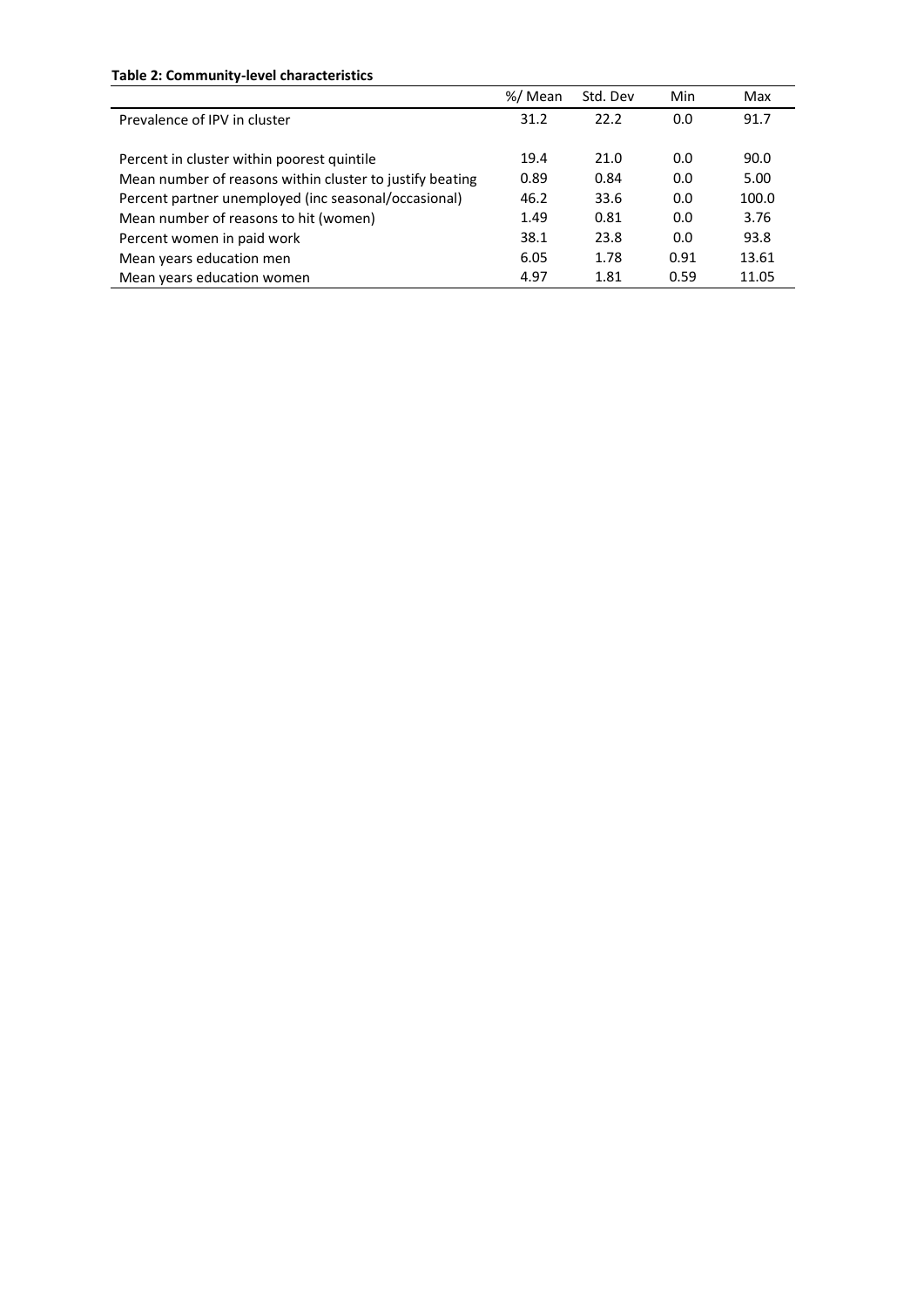**Table 3: Correlation coefficients among community-level characteristics**

|                                    | Urban      | <b>Poverty</b> | Men's<br>acceptance of<br>wife beating | Men's<br>unemployment | Women's<br>acceptance of<br>wife beating | Women in<br>paid work | Men's<br>education | Women's<br>education |
|------------------------------------|------------|----------------|----------------------------------------|-----------------------|------------------------------------------|-----------------------|--------------------|----------------------|
| <b>Urban</b>                       |            |                |                                        |                       |                                          |                       |                    |                      |
| Poverty                            | $-0.55***$ | 1              |                                        |                       |                                          |                       |                    |                      |
| Men's acceptance of wife beating   | $-0.18***$ | $0.27***$      |                                        |                       |                                          |                       |                    |                      |
| Men's unemployment                 | $-0.35***$ | $0.47***$      | $0.18***$                              |                       |                                          |                       |                    |                      |
| Women's acceptance of wife beating | $-0.28***$ | $0.37***$      | $0.43***$                              | $0.37***$             |                                          |                       |                    |                      |
| Women in paid work                 | $0.40***$  | $-0.53***$     | $-0.31***$                             | $-0.30***$            | $-0.40***$                               |                       |                    |                      |
| <b>Men's education</b>             | $0.59***$  | $-0.75***$     | $-0.26***$                             | $-0.41***$            | $-0.34***$                               | $0.51***$             |                    |                      |
| Women's education                  | $0.57***$  | $-0.75***$     | $-0.23***$                             | $-0.41***$            | $-0.37***$                               | $0.51***$             | $0.89***$          |                      |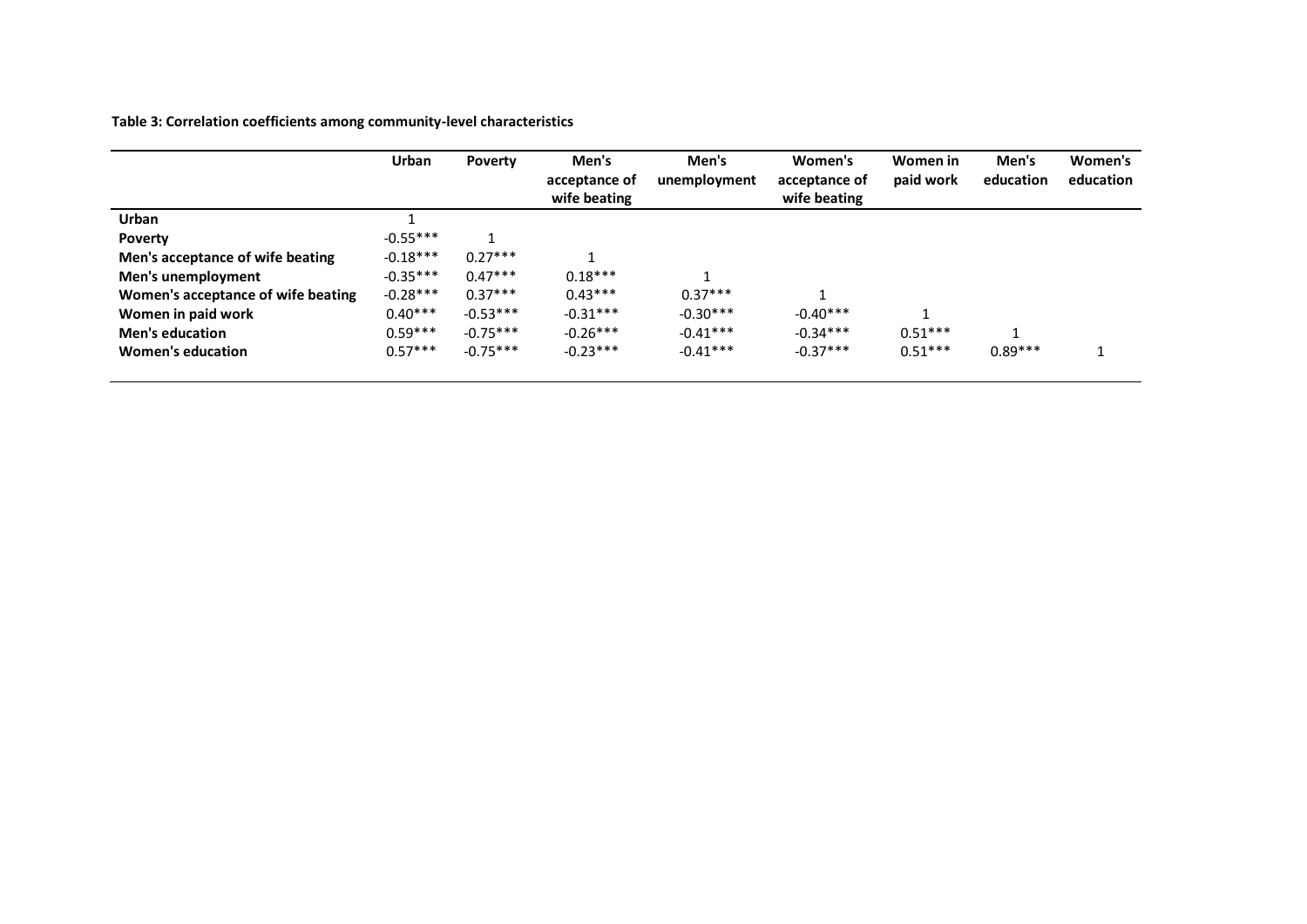## **Table 4: Multivariate regression models**

|                                             |                              | Model 1   |        |      |           | Model 2 |      |           | Model 3     |      |  |  |
|---------------------------------------------|------------------------------|-----------|--------|------|-----------|---------|------|-----------|-------------|------|--|--|
| Variable reference group                    | Category                     | <b>OR</b> | 95% CI |      | <b>OR</b> | 95% CI  |      | <b>OR</b> | 95% CI      |      |  |  |
| Age                                         |                              | 1.00      | 0.99   | 1.01 | 1.00      | 0.98    | 1.01 | 1.00      | 0.99        | 1.02 |  |  |
| Relationship status Cohabiting              | Married                      | 0.97      | 0.73   | 1.30 | 0.83      | 0.61    | 1.11 | 1.18      | $0.88$ 1.58 |      |  |  |
| Educational attainment No schooling         | Some primary                 | $1.36**$  | 1.06   | 1.73 | $1.31*$   | 1.02    | 1.69 | 128       | 0.99        | 1.65 |  |  |
|                                             | Complete primary             | $1.21*$   | 1.00   | 1.46 | 1.16      | 0.94    | 1.43 | 1.09      | 0.88        | 1.35 |  |  |
|                                             | Some secondary               | 1.04      | 0.73   | 1.47 | 1.20      | 0.82    | 1.74 | 1.23      | 0.83        | 1.81 |  |  |
|                                             | Complete secondary or higher | $0.59*$   | 0.36   | 0.96 | 0.76      | 0.45    | 1.29 | 0.71      | 0.42        | 1.19 |  |  |
| Stable paid work (No)                       | Works for pay all year       | $0.73**$  | 0.60   | 0.90 | $0.75***$ | 0.60    | 0.93 | 0.84      | 0.68        | 1.05 |  |  |
| Ownership of land or house Doesn't own      | Independent ownership        | $1.52**$  | 1.17   | 1.97 | $1.47**$  | 1.12    | 1.92 | 1.29      | 0.98        | 1.68 |  |  |
|                                             | Joint ownership <sup>+</sup> | $1.31**$  | 1.10   | 1.54 | $1.29**$  | 1.09    | 1.53 | 1.17      | 0.98        | 1.39 |  |  |
| Acceptance of wife beating No reason to hit | At least one reason to hit   | $1.91***$ | 1.64   | 2.22 | $1.87***$ | 1.60    | 2.18 | $1.56***$ | 1.32        | 1.83 |  |  |
| Forced first sex No                         | Yes                          | $2.08***$ | 1.63   | 2.65 | 1.96***   | 1.53    | 2.51 | $1.91***$ | 1.49        | 2.45 |  |  |
| Mother hit by father No                     | Yes                          | $2.91***$ | 2.49   | 3.41 | $2.73***$ | 2.33    | 3.21 | $2.44***$ | 2.08        | 2.87 |  |  |
|                                             | Don't know                   | $1.90***$ | 1.45   | 2.50 | $1.83***$ | 1.38    | 2.42 | $1.71***$ | 1.29        | 2.26 |  |  |
| Number of children at home                  |                              |           |        |      | 1.03      | 0.99    | 1.08 | 1.02      | 0.98        | 1.07 |  |  |
| <b>Household SES</b> Poorest                | Middle poor                  |           |        |      | 0.86      | 0.68    | 1.09 | 0.88      | 0.69        | 1.13 |  |  |
|                                             | Middle                       |           |        |      | 0.99      | 0.78    | 1.26 | 0.99      | 0.77        | 1.28 |  |  |
|                                             | Middle rich                  |           |        |      | 1.15      | 0.88    | 1.50 | 1.22      | 0.92        | 1.63 |  |  |
|                                             | Richest                      |           |        |      | 0.80      | 0.55    | 1.17 | 0.90      | 0.61        | 1.35 |  |  |
| Partner age                                 |                              |           |        |      | $0.99*$   | 0.98    | 1.00 | $0.99*$   | 0.98        | 1.00 |  |  |
| Partner educational attainment No schooling | Some primary                 |           |        |      | $1.52**$  | 1.16    | 1.99 | $1.50**$  | 1.14        | 1.98 |  |  |
|                                             | Complete primary             |           |        |      | $1.42**$  | 1.12    | 1.81 | $1.33**$  | 1.04        | 1.70 |  |  |